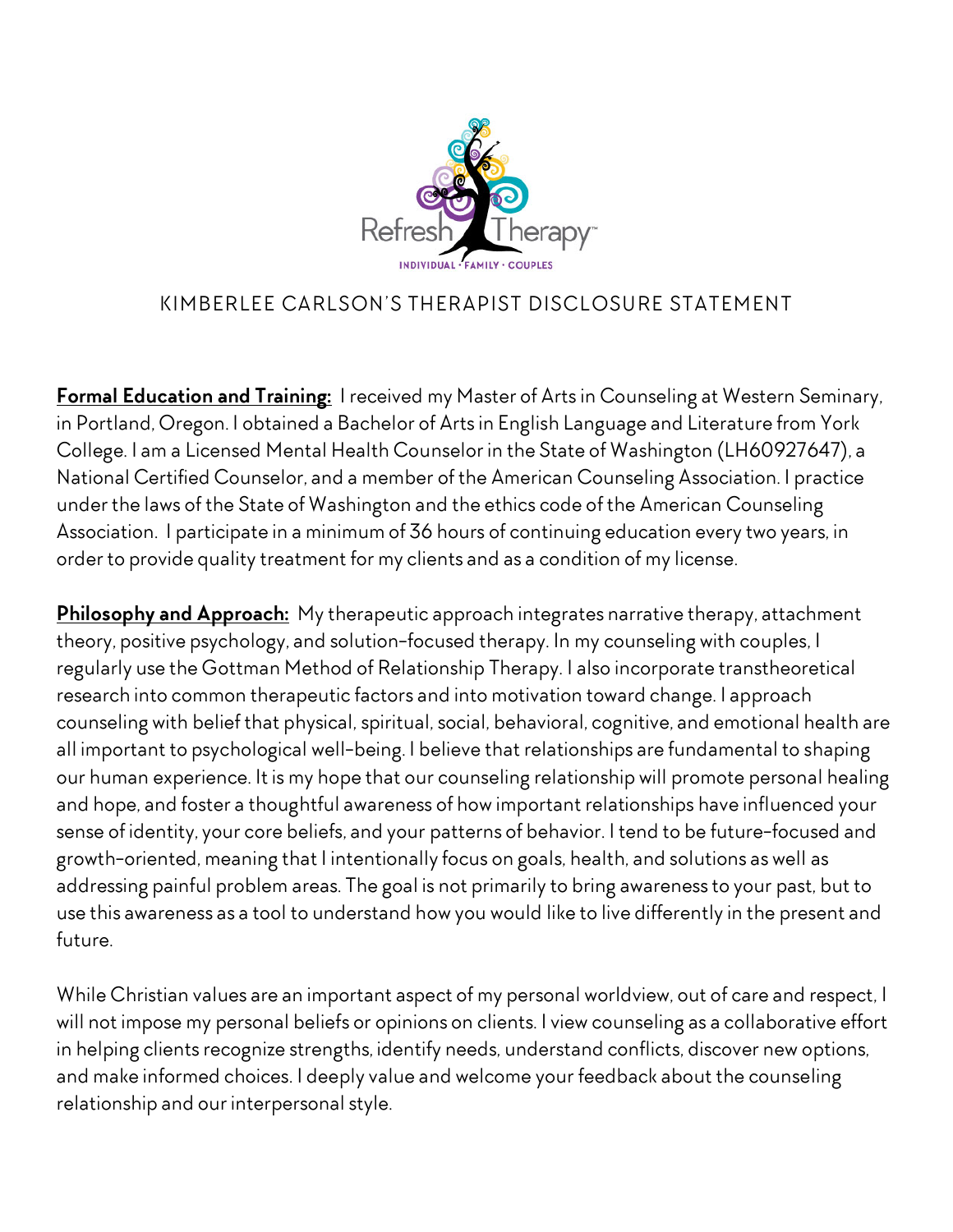When clients share personal information and the counselor responds with respect and authenticity, sessions may seem emotionally intimate. To maintain a safe and beneficial environment, the counseling relationship will remain professional, it will not become personal. Contact will be limited to the sessionsin the office or over the phone, focusing on client concerns. For the benefit of the client, the client and counselor will not engage in physical contact, socialize, give gifts to each other, nor establish any relationship other than the professional counseling relationship. Cultural sensitivity may require some modification.

**Participation:** The therapy experience is created both by the therapist and the client. Both participants are encouraged to be honest, open and curious. Please feel free to ask questions about any aspect of the counseling process and be honest about your thoughts and feelings. This is an important component to change. Therapy can be difficult and uncomfortable at times —it may arouse intense emotions, recall unpleasant events, and/or alter close relationships. This is a natural part of the therapeutic process and I encourage you to discussthese things asthey arise. At any time, should you wish to discontinue therapy, you have the freedom to stop. You may also refuse to do a particular activity or request a referral to another therapist. Most important is your experience as a client. Together we will work to ensure a positive therapeutic experience.

**Consultations:** I regularly consult with other experienced professionals regarding clients with whom I am working. This allows me to gain other perspectives and ideas asto how to best help you reach your goals. These consultations are obtained in such a way that confidentiality is maintained.

**Scheduling Appointments:** Appointments are generally made on a regular, weekly basis. Appointment times are not automatically held open for you from week to week. It is your responsibility to reschedule at the end of a session. I will attempt to keep the same appointment time available to you unless frequent cancellations have been made. If it is necessary to change or cancel your appointment, please let me know assoon as possible. I will charge you a full session fee